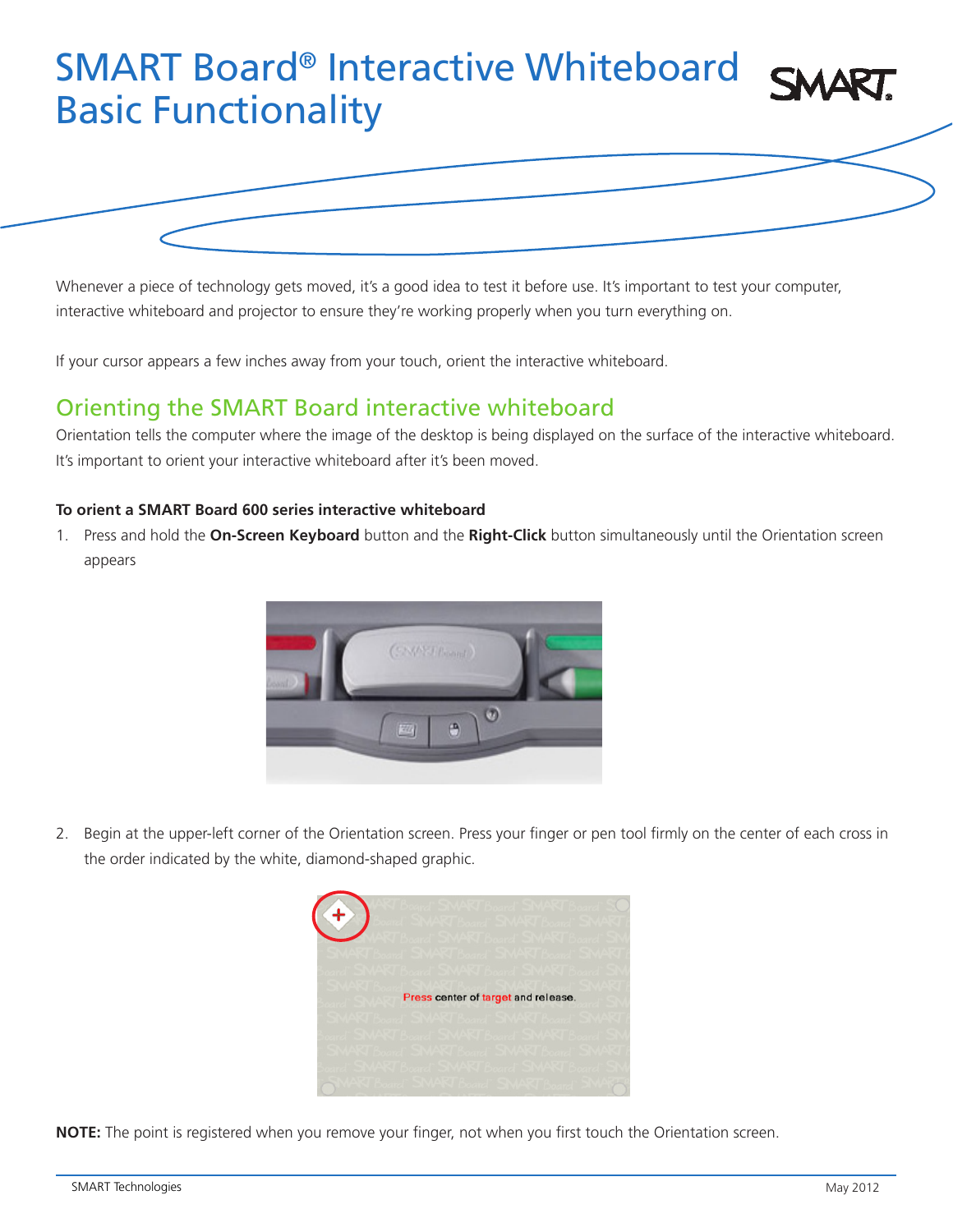### **To orient a SMART Board 800 series interactive whiteboard**

1. Press and hold the **Orientation button** until the Orientation screen appears



2. Begin at the upper-left corner of the Orientation screen. Press your finger or pen tool firmly on the center of each cross in the order indicated by the white, diamond-shaped graphic.

| Press center of target and release. |
|-------------------------------------|
|                                     |
|                                     |

## Changing SMART Board 600 and 800 series orientation settings

When working with applications that require greater precision, you might need to increase the detail of the orientation process.

- 1. Press the **SMART Board icon** in the Windows® notification area, and then press **SMART Settings** in the menu
- 2. In the *Control Panel* window, press the **SMART Hardware Settings** button. The *SMART Hardware Settings* window opens.



SMART Hardware <u>Settings</u>

- 3. Select **Orientation/Alignment Settings** from the drop-down menu
- 4. Select the desired number of points, and then press **OK** to apply the orientation and alignment settings
- 5. In the *SMART Settings* window, press the **Orient** button to begin the orientation process



Orient/Align the SMART Product